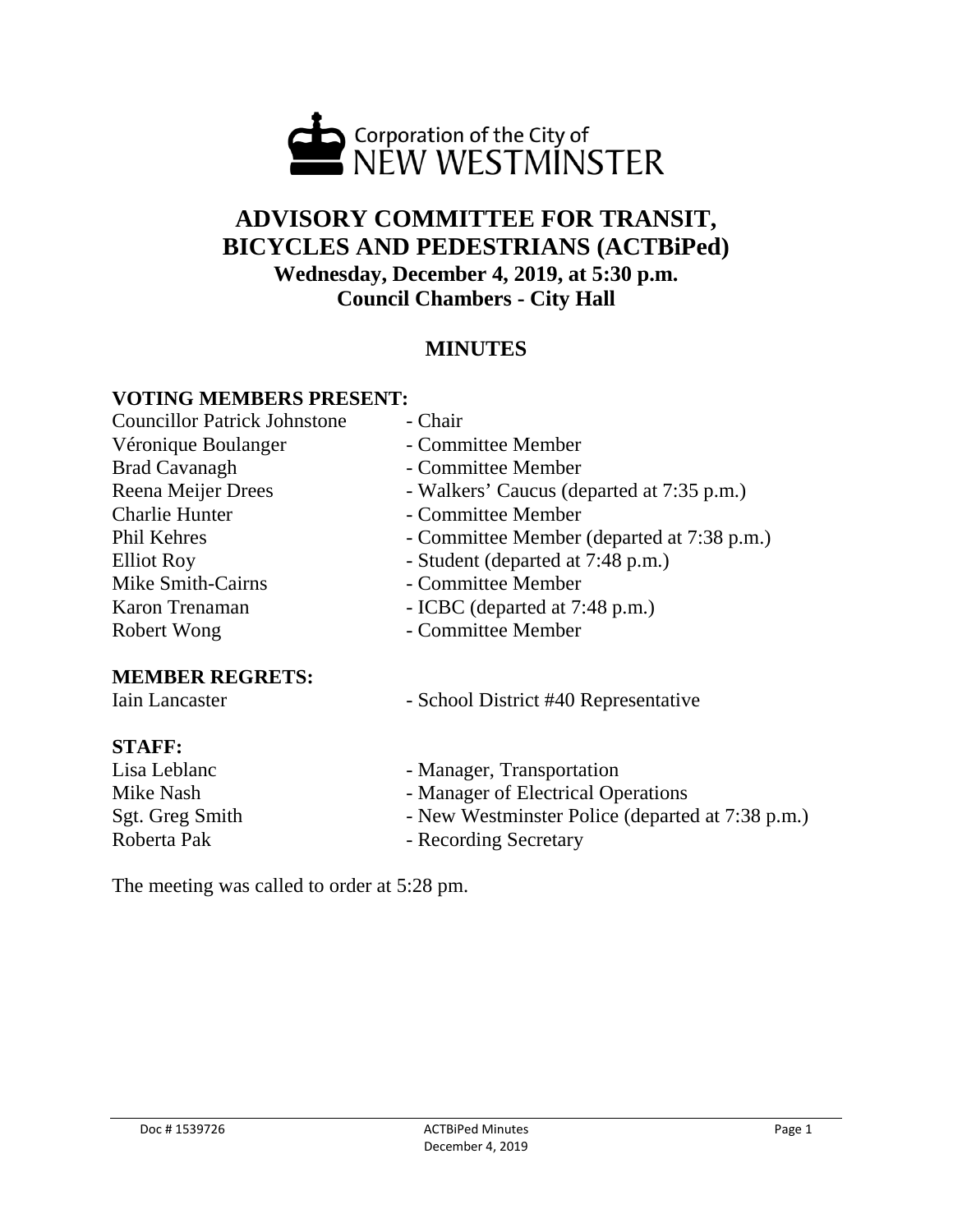# **1.0 ADDITIONS TO AGENDA AND ADOPTION OF AGENDA**

### **1.1 Additions and Adoption of the December 4, 2019 Agenda**

### **MOVED and SECONDED**

*THAT the Agenda of the Advisory Committee for Transit, Bicycles and Pedestrians meeting held on December 4, 2019 be received and adopted.*

### **CARRIED.**

All members of the Committee present voted in favour of the motion.

### **2.0 ADOPTION OF MINUTES**

### **2.1 Adoption of the Minutes of September 11, 2019**

### **MOVED and SECONDED**

*THAT the Minutes of the Advisory Committee for Transit, Bicycles and Pedestrians meeting held on September 11, 2019 be received and adopted.*

#### **CARRIED.**

All members of the Committee present voted in favour of the motion.

**Procedural Note:** Item 4 was considered prior to Item 3.

### **4.0 UNFINISHED BUSINESS**

### **4.1 Pedestrian Push Buttons at Signalized Intersections**

Mike Nash, Manager of Electrical Operations, responded to questions from Committee members on the topic of pedestrian push buttons regarding:

- Timing cycles for pedestrian crossings along and across Columbia Street:
	- o There is no cycle, the signals are in free operation resulting in faster response times for pedestrian push buttons
	- o Standard coordination times cover the period from 6:00 p.m. to 7:00 p.m., Monday to Friday
- It can be difficult to press the signal button in some locations due to grade conditions in New Westminster
- Pedestrian lights turn orange or red earlier than vehicle signals because the timing for the pedestrian crossing is based on the length of the crosswalk
- Construction can cause issues with the detection process for signal operations
- Pedestrians are prioritized in the timing of cycles
- Signage and road markings should be used to identify cameras at intersections to detect cyclists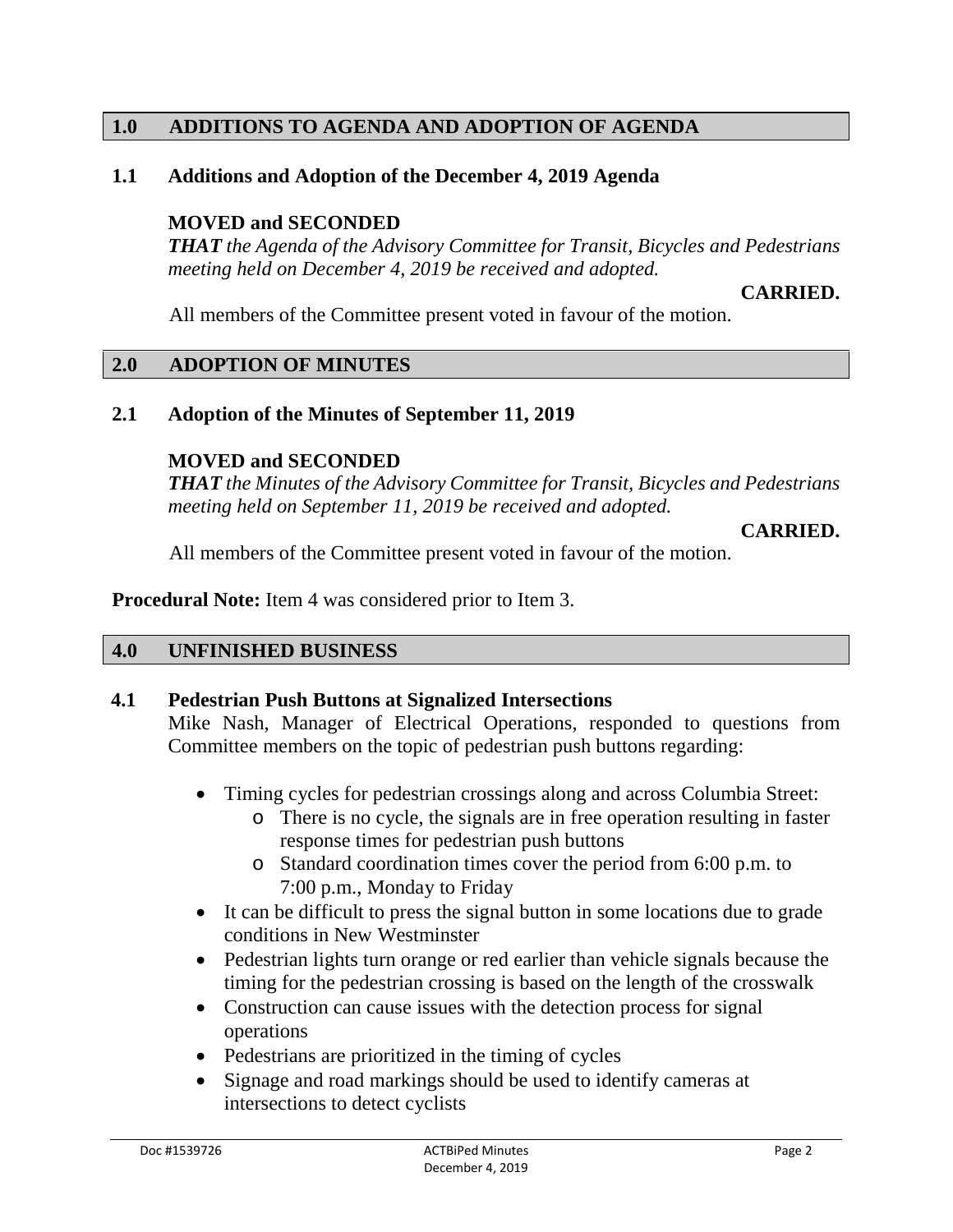• A document prepared by Engineering staff, outlining the approach to signal timing, would be a useful resource for the Sustainable Transportation Advisory Committee (STAC).

### **3.0 PRESENTATIONS**

**Procedural Note:** Item 3.3 was considered prior to Item 3.1.

# **3.3 Cycling Connections – 7th Avenue Greenway to New Westminster Secondary School (NWSS)**

Garey Carlson, Co-Chair, HUB New Westminster, discussed issues relating to establishing a safer route for students cycling to NWSS:

- 2,000 daily users are expected to use the property
- HUB New Westminster has undertaken extensive advocacy efforts to promote a safe cycling route to the new school
- The connection between Rotary Crosstown Greenway and NWSS should be the most important cycling priority within the City
- School District #40 and New Westminster Teachers' Union fully support the establishment of a safe cycling route to NWSS.

Discussion ensued on:

- Cycling is not widely used by high school students because riding on the busy streets near the school is too dangerous
- Promoting the use of bicycles aligns with Council's Strategic Plan on sustainable transportation
- Suggestion to use the term "best route" instead of "safest route"
- Fifth Street is being suggested because there is already traffic calming in place
- A great street should include a great cycling path
- End of trip facilities are important and are prominent in the plans for NWSS
- The pathway system around NWSS should be considered a priority over other greenway projects in the City.

Lisa Leblanc, Manager, Transportation, advised that:

• Sixth Street and Eighth Avenue require separate bike lanes and an intersection that operates safely for all pedestrians, in order to be considered a safer street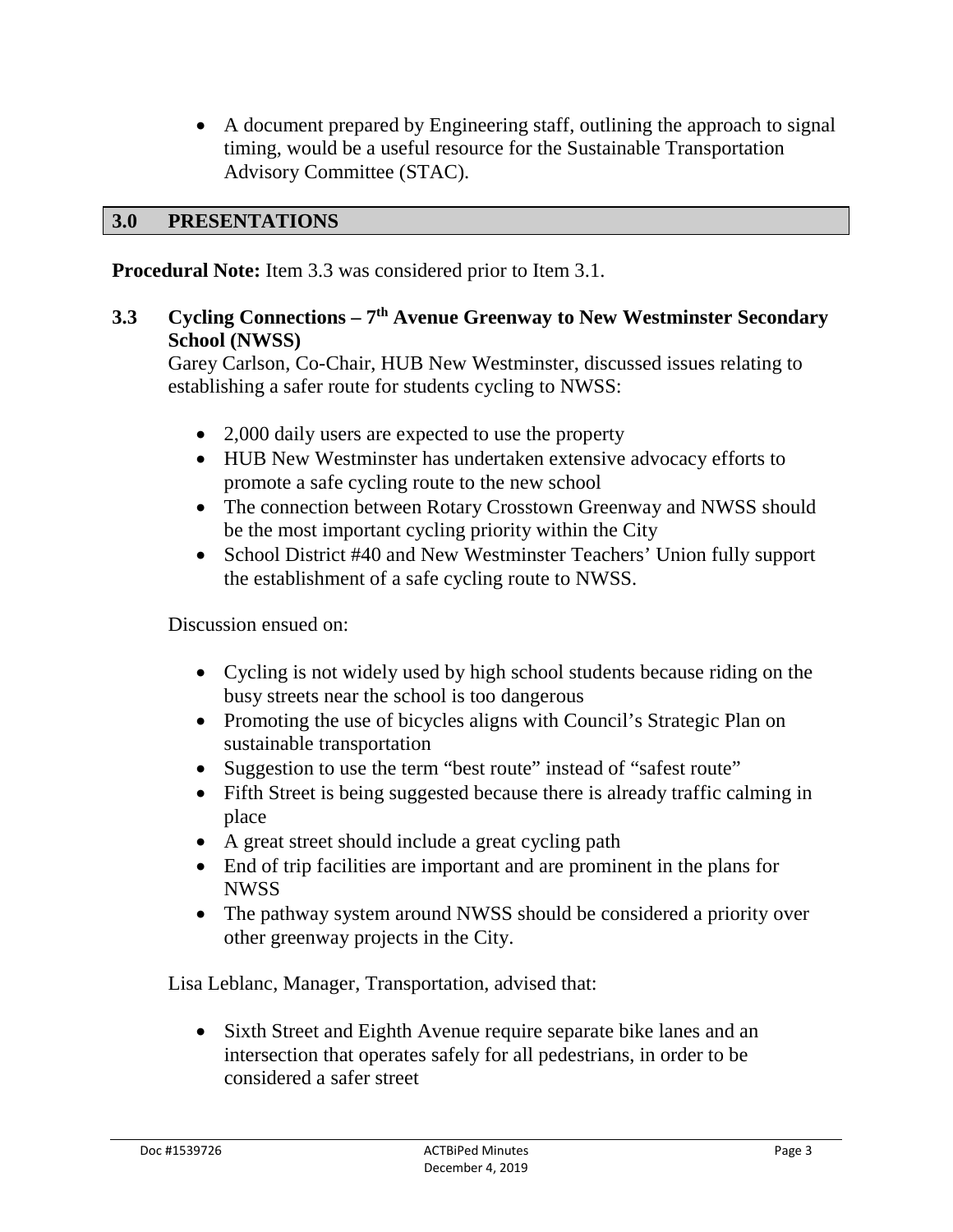- The City cannot commit to delivering the suggested greenway connections by opening day of NWSS due to other priorities
- Sixth Street is the busiest bus route in the city and Eighth Avenue is also an integral part of the regional transportation network.

## **MOVED and SECONDED**

*THAT the ACTBiPed Committee recommends that Council direct staff to expediently embark upon the design of a safe cycling connection between the 7th Avenue Crosstown Greenway and the New Westminster Secondary School (NWSS) entrance on 6th Street.*

### **CARRIED.**

All members of the Committee present voted in favour of the motion.

# **MOVED and SECONDED**

*THAT the ACTBiPed Committee recommends that Council make the 7th Avenue Greenway to NWSS connection the City's top cycling infrastructure priority and to have it ready for the NWSS opening day on September 8, 2020.*

### **CARRIED.**

All members of the Committee present voted in favour of the motion.

### **3.1 Sapperton Green Master Plan**

Mackenzie Biggar, Vice President, QuadReal Property Group, introduced the Sapperton Green Project team, and confirmed the applicant is preparing for the rezoning application process by meeting with advisory committees prior to participating in a workshop with Council.

Bruce Hemstock, Principal, PWL Partnership, provided an overview of the Sapperton Green project, from the perspective of cyclists and highlighted:

- The goal is to seamlessly integrate with the existing Sapperton neighborhood and regional cycling network pathways
- Creating movement east and west between Hume Park and Braid Street **Station**
- Cycling commuters can easily access the Braid Street SkyTrain Station where there will be end of trip facilities onsite
- Three metre wide bi-directional pathways are incorporated into the design throughout the development.

Discussion ensued on:

• The amount of surface parking: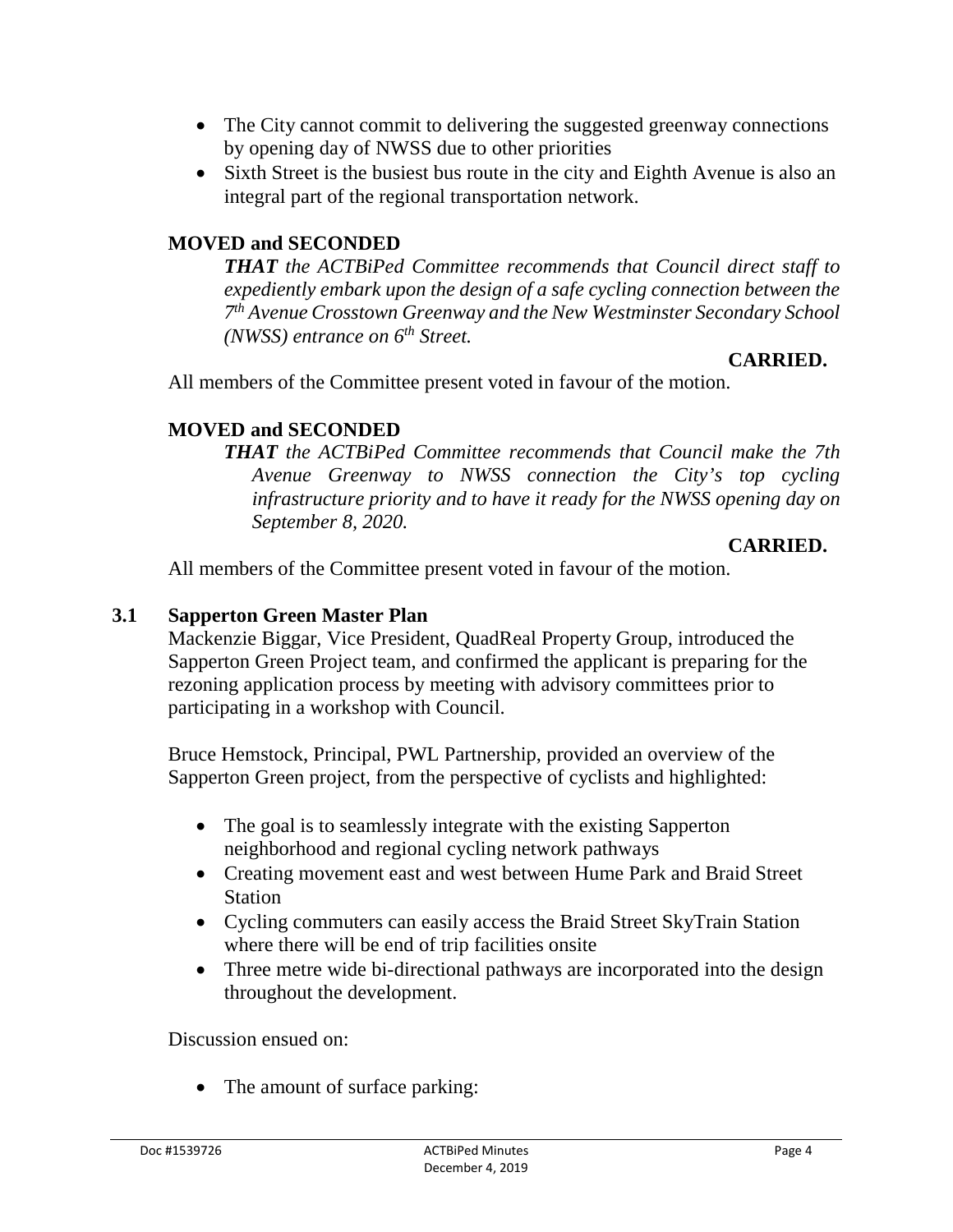- o Reducing the amount of on-street parking would allow for wider, single direction cycling pathways
- o There is an opportunity to make this a truly car-light community by advocating for parking maximum limits
- o Parking for car-share vehicles only would be a feasible solution
- Improving the interface between the development and the transit station to provide a seamless transition from cyclist to pedestrian to transit user
- Cycling paths:
	- o General preference for unidirectional cycle paths versus bidirectional
	- o The North side of Hume Park cannot have pathways as it is a riparian area designated for rehabilitation
	- o Cycling paths should be elevated relative to sidewalks
	- o Wider pathways where the grade is inclining would aid novice cyclists
- The need for coordinated staging of construction to allow access for commuters using the greenways over the span of the project, including during construction
- A useful commercial hub reduces driving in the neighborhood.

Peter Joyce, Principal, Bunt & Associates explained a conscious effort has been made to reduce the parking supply by 30% and highlighted:

- Transportation Demand Management (TDM) measures guided the parking strategy
- Traffic in the area requires that Rousseau Street have four moving lanes and Transit Way have three moving lanes
- There is existing infrastructure in the area connecting with TransLink operations
- TransLink supports the proposed development because the Braid Street SkyTrain Station is currently underserved due to the lack of density in the area.

# **MOVED and SECONDED**

*THAT the ACTBiPed Committee recommends to Council that, in light of the climate emergency declaration and the seven bold steps, the Sapperton Green project should:*

- *1. Be envisioned as a car-light community emphasizing sustainable transportation modes;*
- *2. Consider reducing parking minimums and/or introducing parking maximums*
- *3. Have the majority of public spaces car free.*

# **CARRIED.**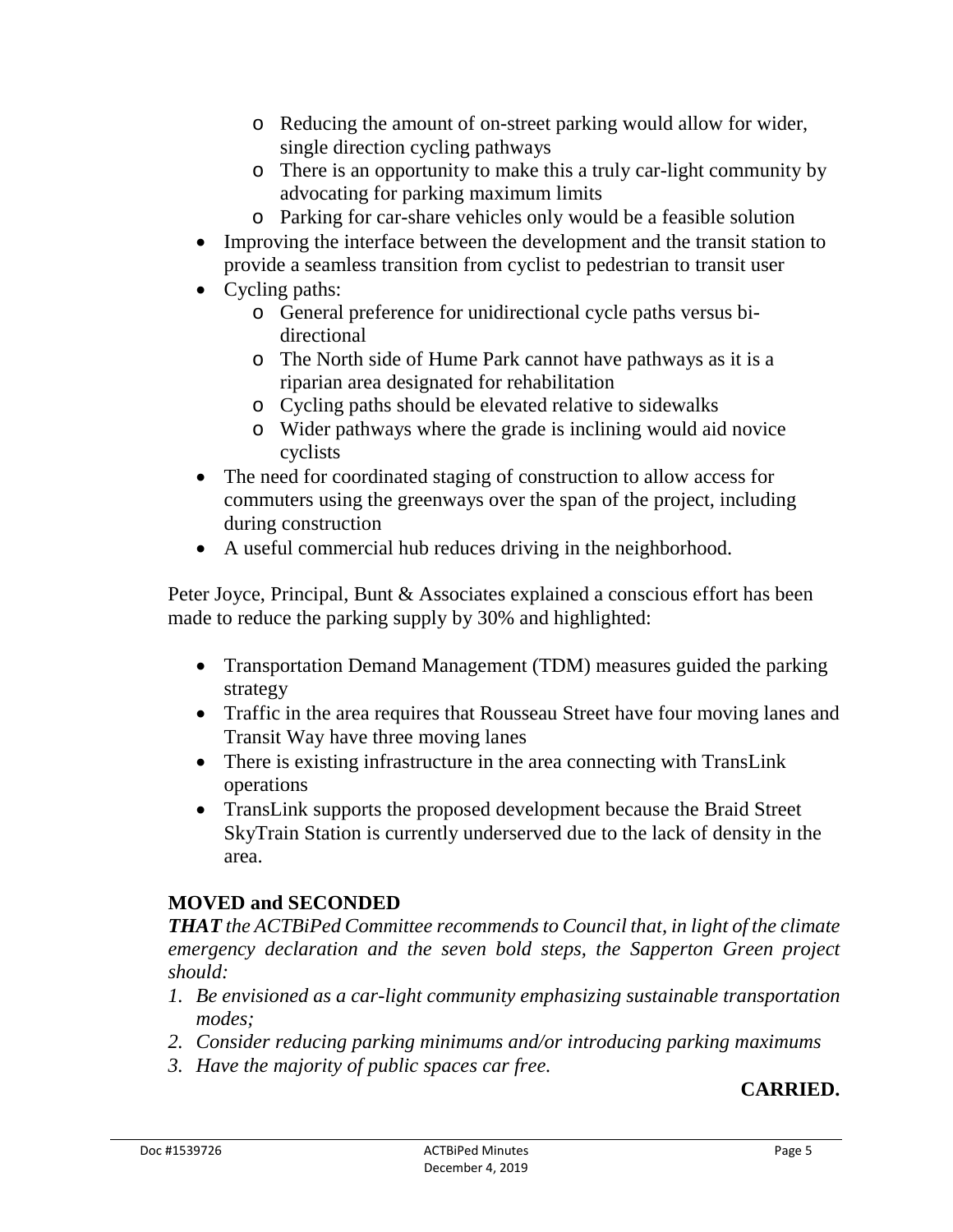All members of the Committee present voted in favour of the motion.

# **3.2 Royal Columbian Hospital (RCH) Redevelopment Rezoning**

Jorge Remolina, Senior Manager, Implementation for RCH Redevelopment, provided an overview of the phases for the project and highlighted:

- Improving pedestrian access from the Skytrain by creating a secondary main entrance on Keary Street
- Cycling specific:
	- o Improvements along Columbia Street to meet the great street requirements will include separate cycling pathways
	- o End of trip facilities are included in Phase 1 and will be located on the first level of parking
	- o 105 long-term bike storage stalls have been included, based on the ratio of one bicycle parking space per 16 staff members
- Parking specific:
	- o Five electric vehicle charging stations are included in Phase 1
	- o Ten-step TDM strategy
	- o The project will focus on reducing parking demand by 25% by January 2030.

Discussion ensued on:

- There will be a cycling path along Keary Street but that may be outside the scope of the first three phases of this project
- Improving the access points to the buildings for cyclists from bike storage and end of trip facilities
- Improving pedestrian access on Keary Street by allowing for crossings at sidewalk grade
- Sherbrooke Street is congested and there is the potential for conflict between cyclists and vehicular traffic
- The service lane will have a barrier between the road and sidewalk
- The need to include charging facilities for E-assist bikes.

### **5.0 NEW BUSINESS**

### **5.1 Transit Stop Locations**

Ms. Leblanc advised there are a variety of influences that dictate the location of transit stops:

- Infrastructure limitations
- Accessibility for buses